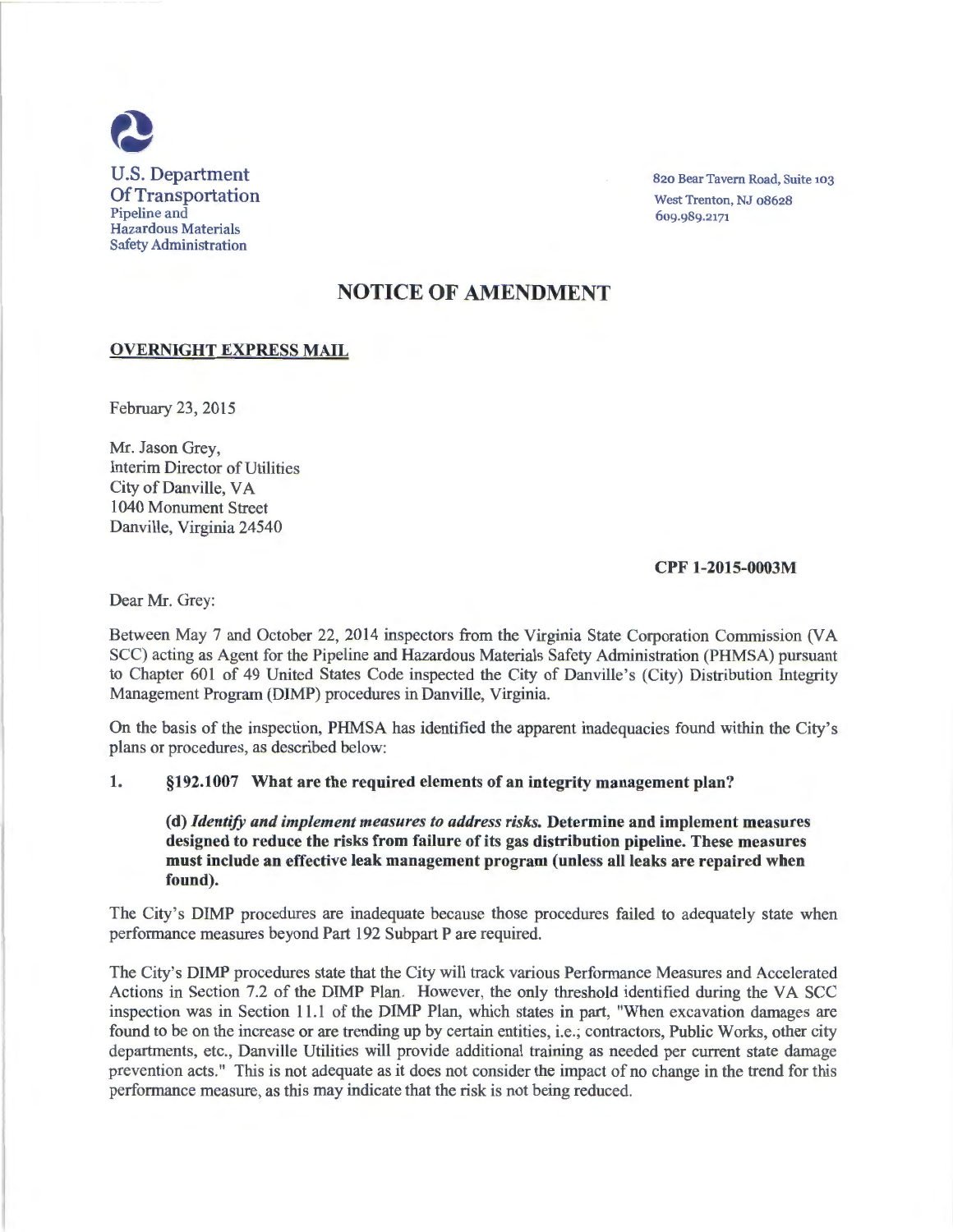2. §192.1007 What are the required elements of an integrity management plan?

(e) *Measure performance, monitor results, and evaluate effectiveness.* 

(1) Develop and monitor performance measures from an established baseline to evaluate the effectiveness of its IM program. An operator must consider the results of its performance monitoring in periodically re-evaluating the threats and risks. These performance measures must include the following:

(i) Number of hazardous leaks either eliminated or repaired as required by §192.703(c) of this subchapter (or total number of leaks if all leaks are repaired when found), categorized by cause;

(ii) Number of excavation damages;

(iii) Number of excavation tickets (receipt of information by the underground facility operator from the notification center);

(iv) Total number of leaks either eliminated or repaired, categorized by cause;

(v) Number of hazardous leaks either eliminated or repaired as required by §192.703(c) (or total number of leaks if all leaks are repaired when found), categorized by material; and

### (vi) Any additional measures the operator determines are needed to evaluate the effectiveness of the operator's IM program in controlling each identified threat.

The City's DIMP procedures are not adequate since those procedures failed to develop and provide adequate performance monitoring measures from an established baseline to prompt review of the effectiveness of the City's DIMP Program, and identify any additional actions needed.

The City has used 2011 as its baseline to compare 2012 data. Section 7.2 of the City DIMP Plan contains the mandatory and risk-based Performance Measures. Section 7.2 of the City's DIMP Plan states, in part, "These measures will be compared to previous plans to determine effectiveness of the performance measures and adjusted accordingly as new data is evaluated." While the baseline values are present in the Plan, it is unclear if the baseline data will remain 2011 data, 2011 and 2012 data, or just 2012 data. The City needs to establish how the baseline is determined, i.e. "A most recent 5-year average of data will be used..."

In addition, the City's DIMP procedures do not establish trigger points, or thresholds, for each performance measure to prompt review of the effectiveness of their risk reduction measures, or identify any additional actions needed.

#### Response to this Notice

This Notice is provided pursuant to 49 U.S.C. § 60108(a) and 49 C.F.R. § 190.237. Enclosed as part of this Notice is a document entitled *Response Options for Pipeline Operators in Compliance Proceedings.* Please refer to this document and note the response options. Be advised that all material you submit in response to this enforcement action is subject to being made publicly available. If you believe that any portion of your responsive material qualifies for confidential treatment under 5 U.S.C. 552(b), along with the complete original document you must provide a second copy of the document with the portions you believe qualify for confidential treatment redacted and an explanation of why you

120150003M NOA 02232015 Page 2 of 3